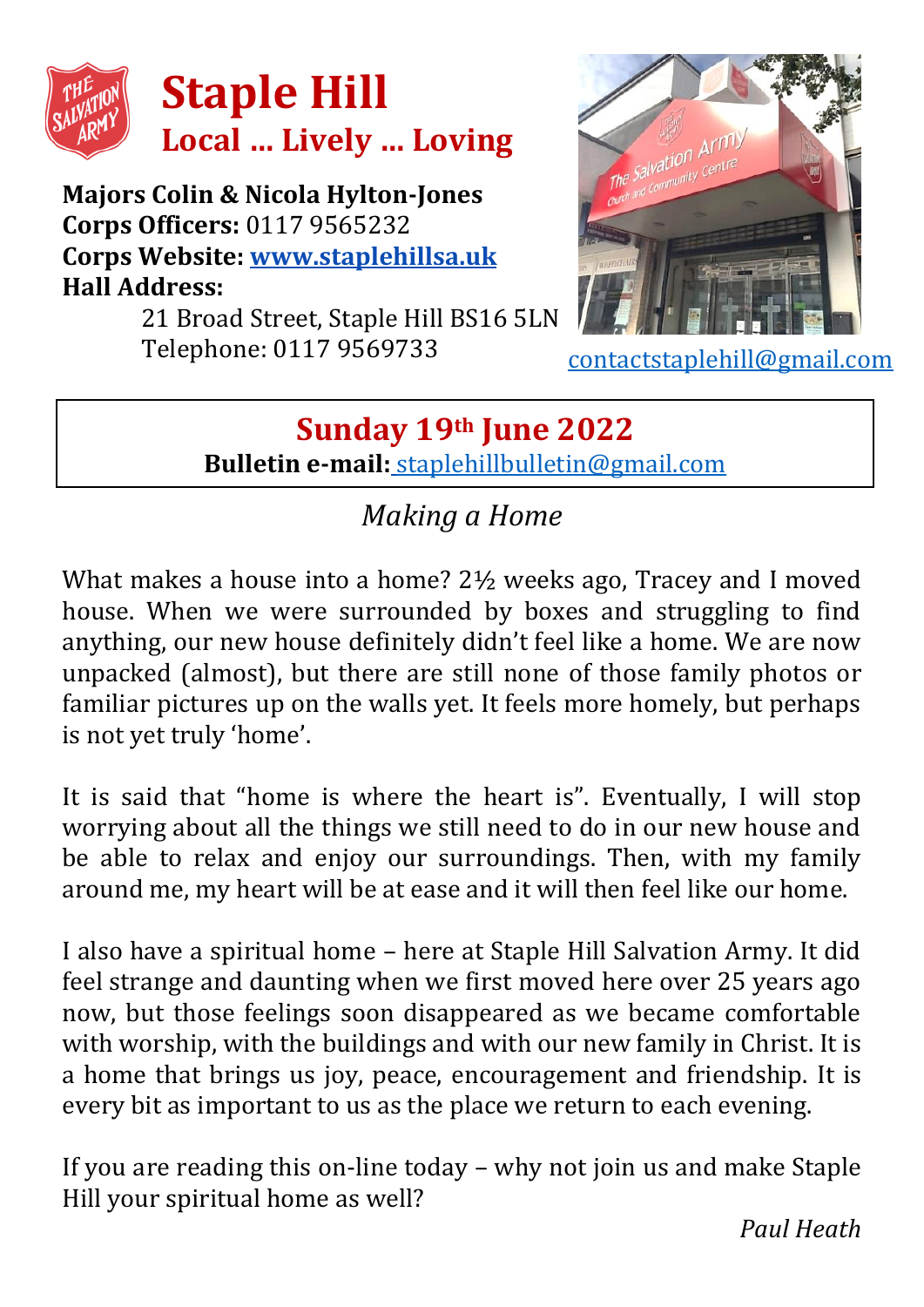# **PEOPLE:**

- We continue to remember Francis and his family as they prepare for Ruth's funeral on Monday, 27th June. The service at the hall is at 10.15am, after which the committal will be at Westerleigh at 11.30am. If anyone could help tidy the hall after worship next Sunday in preparation for the service, that would be really helpful. We would start tidying at 12.30pm.
- Olive Matthews was taken into Southmead this week and is recovering from an unplanned operation. Our thoughts are with Olive and Gary at this time.
- Roy is still in Southmead, but has been moved to Elgar House, as is Betty Perrott (in Southmead not Elgar House). Home and making good progress are Clive and Louise.
- Mike Dyer is unwell with COVID. As a result, his assistant, Colin, has attempted to do the papers - sorry if any mistakes have been made. If you leave any paper money, please make sure it is recorded in the book!
- We continue to remember our friends who are unwell, experiencing difficulties and challenges or who recently experienced a bereavement.
- There will be lots of special celebrations over the coming week Brenda Cook celebrates her 75th birthday tomorrow, John Sheppard will be 90 on Saturday, and Hilary Dickens also celebrates a special birthday next Sunday. Happy birthday to you all.
- Steve Selfe's daughter, Beth has had a baby Evely Nakai Gweshe. Our congratulations go to Beth and Goodreach.

#### **FLOWERS:**

The flowers today are from Charlotte and Gary in celebration of Lyle's birthday.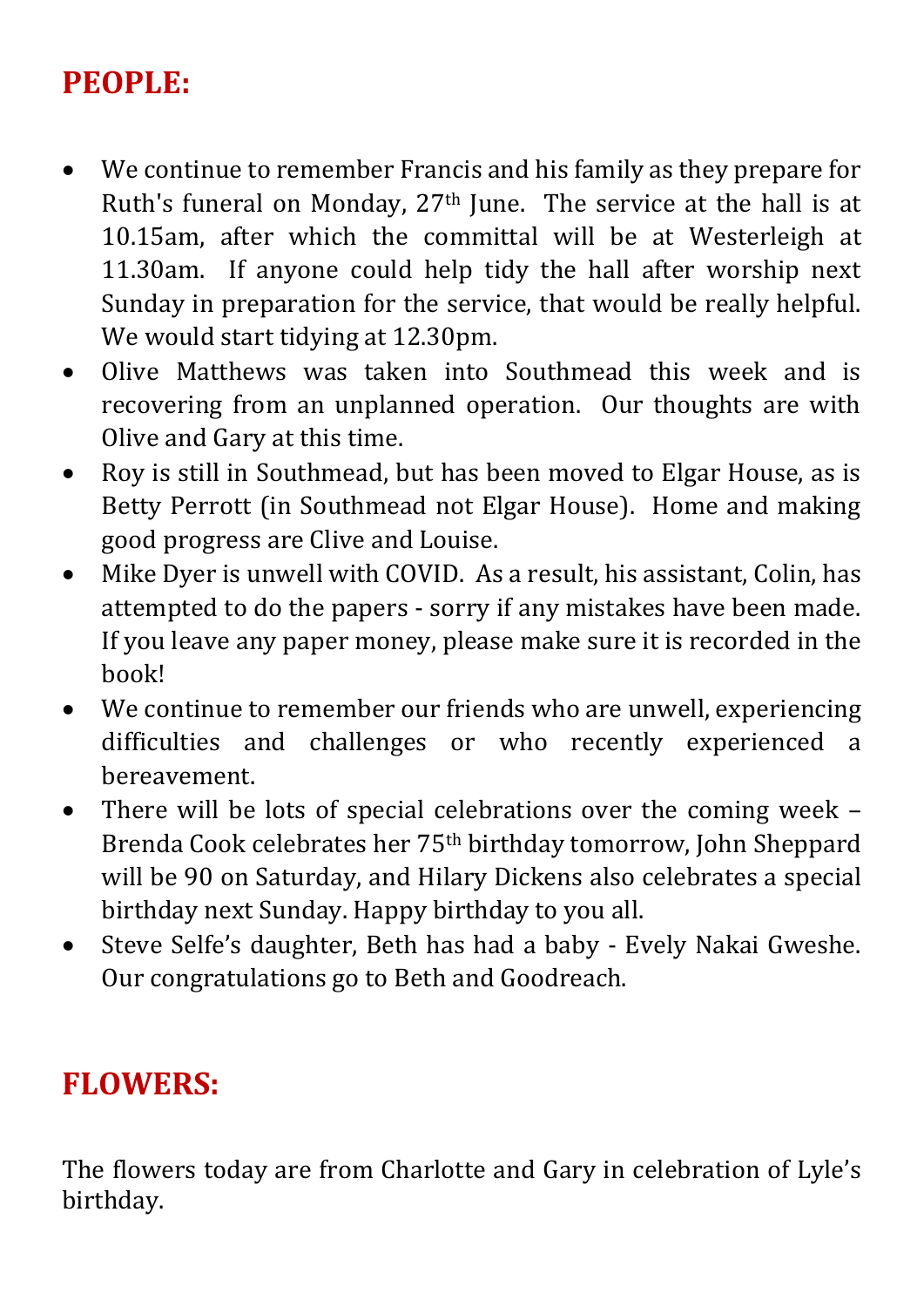#### **PROPERTY MAINTENANCE:**

We are still waiting for the shutter to be repaired - it is a lot more complicated than initially thought. Hopefully, this week.

#### **SUNDAY 26th JUNE & SUNDAY 3rd JULY 2022:**

During our worship over the next two Sundays, we are going to be looking at practical ways in which we can engage with our friends about our faith. To aid us we will be using some of the material that we shared at our staycation 4 years ago. Exciting times!

## **BIG COLLECTION 2022:**

Every year we are tasked by THQ to fundraise for the community and social work of the Salvation Army in this territory. On Sunday 3<sup>rd</sup> July you will have an opportunity to give in an altar service for this appeal. Envelops will be available from today and we would be grateful if you would prayerfully consider making a contribution. The target we have to raise is £6,000. In addition to this, if you have any fundraising plans or ideas, please let us know.

#### **EMERGENCY FOOD STORE – SUPPORT NEEDED:**

We continue to give out emergency food parcels to people in need. We are running short on tinned meat, Fray Bentos style tinned pies and tinned potatoes - if you were able to put a couple of these tins in your shopping trolley for us this week we would be really grateful. It is only meat, pies and potatoes we need - we have plenty of other items, thank you!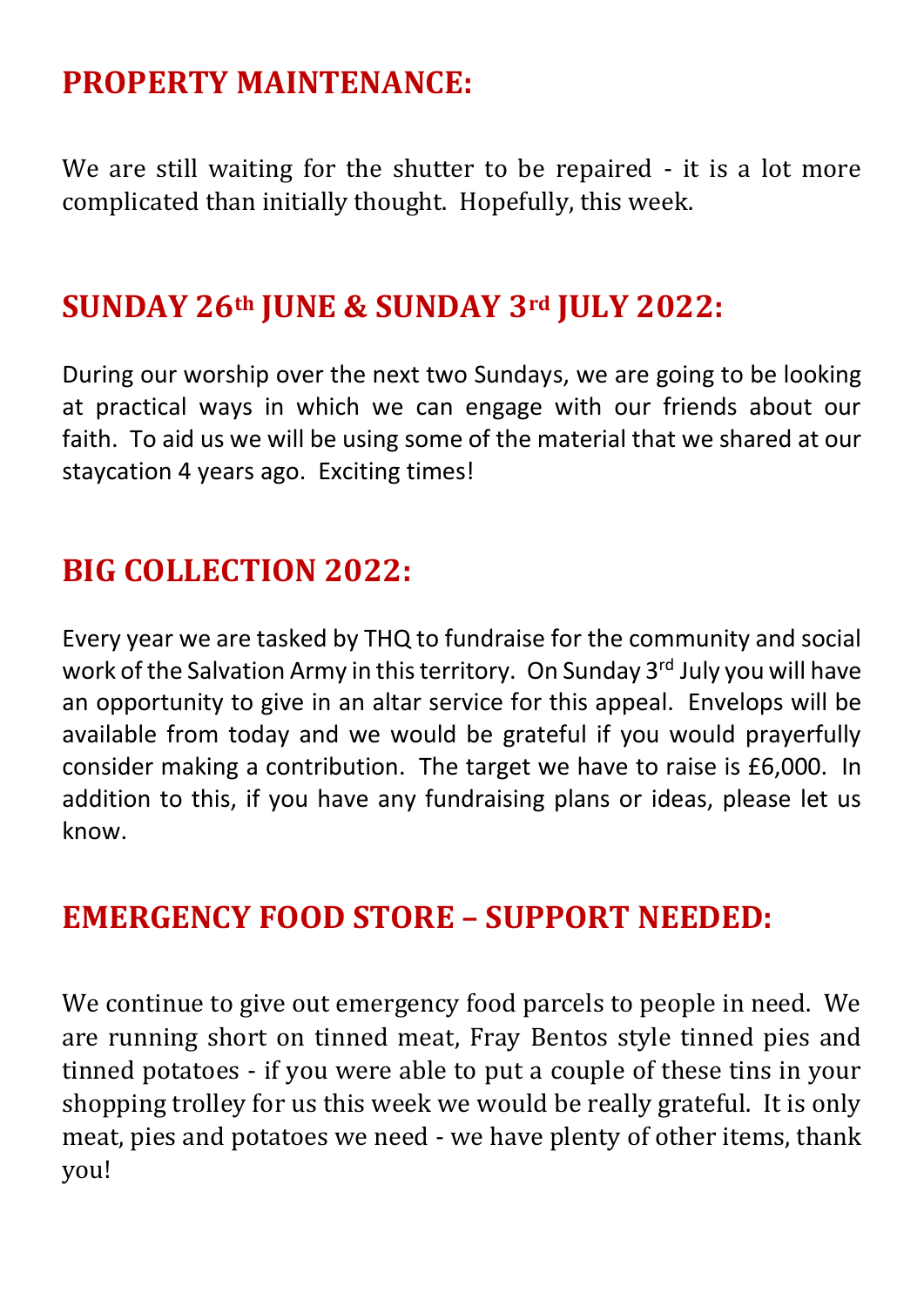

# That's the way play it!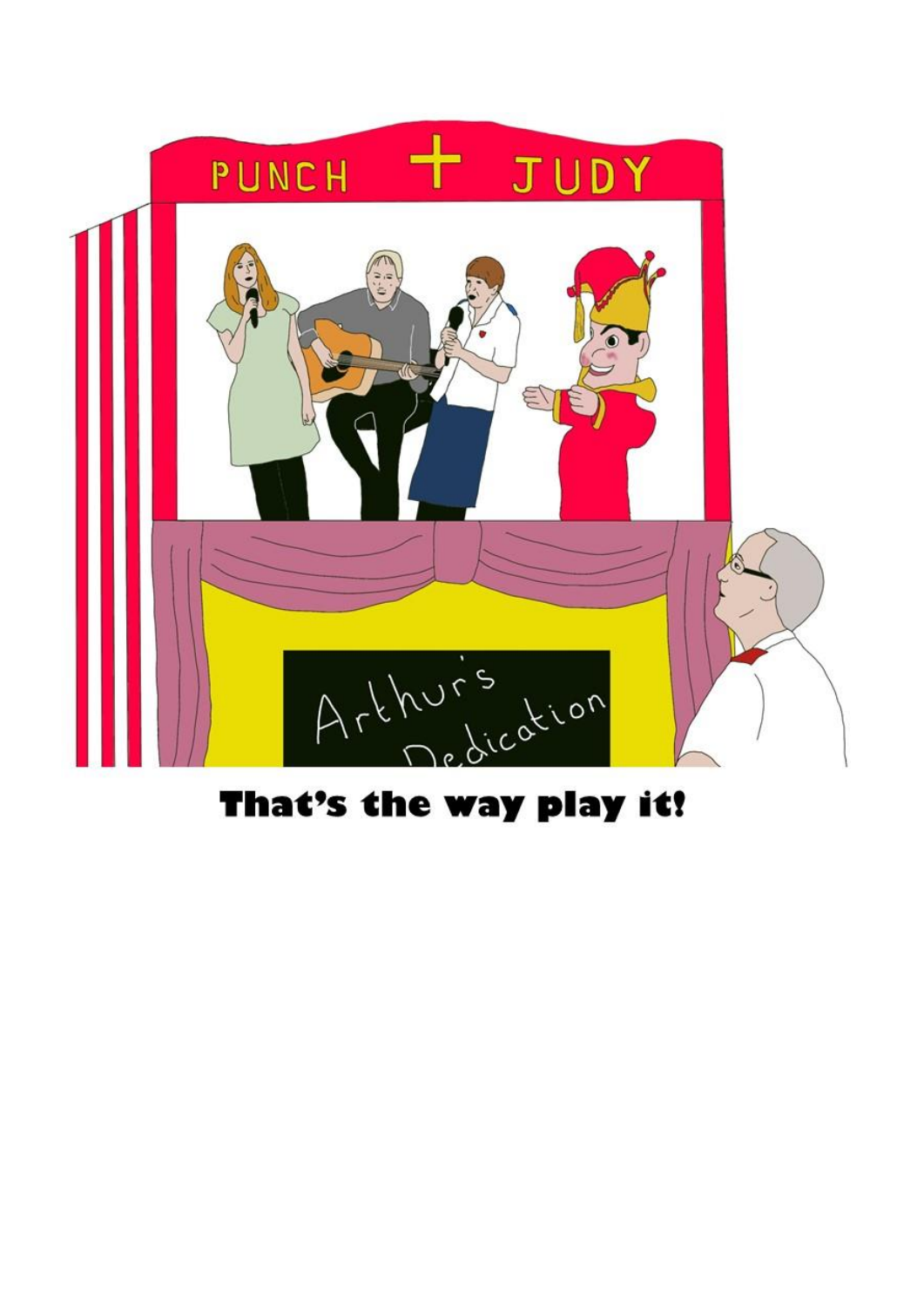# **PAGE PARK PRAISE – HELP NEEDED PLEASE:**

Next Sunday (26th) is Page Park Praise - hopefully this time the weather will be kind to us! We need lots of help to ensure this is a success. Some of us will be staying at the hall after the morning meeting to prepare – please feel free to join us (bring your own lunch). From 2pm we will be loading the cars with the equipment, so even if you don't stay for lunch, but are able to help please come to the hall for 2pm. Obviously, we will also need help packing down afterwards too.

Page Park Praise is only a success, if we have people available to talk to members of the public, giving out leaflets, goody bags etc. If you're able to help in any way, please see Colin or Nicola. It is important that we pray for this venture and the opportunities it brings to engage with our local community. Thank you.

#### **COFFEE MORNINGS – HELP NEEDED:**

Over the last few months, we have enjoyed several successful coffee mornings that have enabled us to build relationships with the local community and raise money for some good causes. We would like to suggest the following dates for future coffee mornings, but they will only go ahead if we have volunteers to coordinate them – please let Nicola know if you want to do this, thank you.

- 23rd July
- 3rd September
- 8th October
- 5th November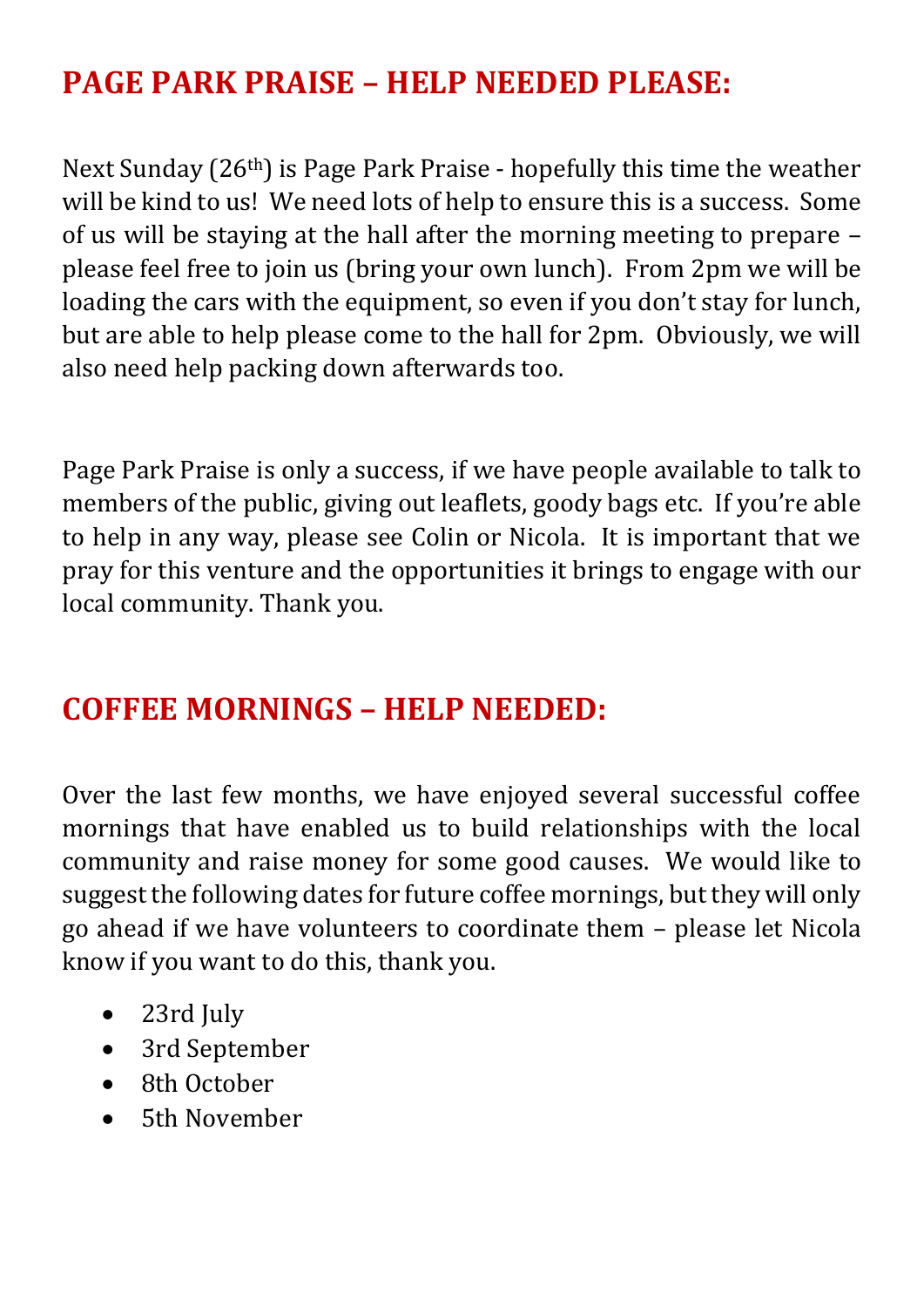#### **WALK THROUGH THE RIRLE:**

Just before the pandemic hit, many of us had the opportunity to join together one Saturday in March 2020 to 'Walk through the Bible". It was a brilliant event - really informative but also entertaining. Bristol Citadel are organising the same event (Friday  $1<sup>st</sup>$  and Saturday  $2<sup>nd</sup>$  of July) - so if you missed it before, or want to go again please see the advert helow



#### INTERACTIVE - MEMORABLE -**FUN** ENGAGING

The Old Testament is massive, often hard to understand and difficult to navigate.

Relax and enjoy the journey as an experienced guide encourages you to see God's Word through the 'Big Picture'. Our FUN and MEMORABLE sessions will help you learn with such CLARITY you'll be able to retell the whole STORYLINE to a friend. We will also do our best to **INSPIRE** and **EQUIP** you to keep diaging deeper.

Book today by contacting the Event Promoter

**VENUE** The Salvation Army **Bristol Citadel** 6 Ashley Road, St Paul's Bristol **BS6 5NL** 

0117 992 7880

Part 1: Friday 1st July 7.30pm - 9.30pm (arrive from 7.00pm) Part 2: Saturday 2nd July 10am -1.15pm (arrive from 9.30am)

Tickets - suggested donation of £5

- FREE for children aged 11-17 if accompanied by an adult -

#### **PROMOTER**

Annalise Ruck The Salvation Army **Bristol Citadel** 0117 992 7880 Annalise.Ruck@ salvationarmy.org.uk



#### **ENCOURAGING - INSPIRING - HELPFUL**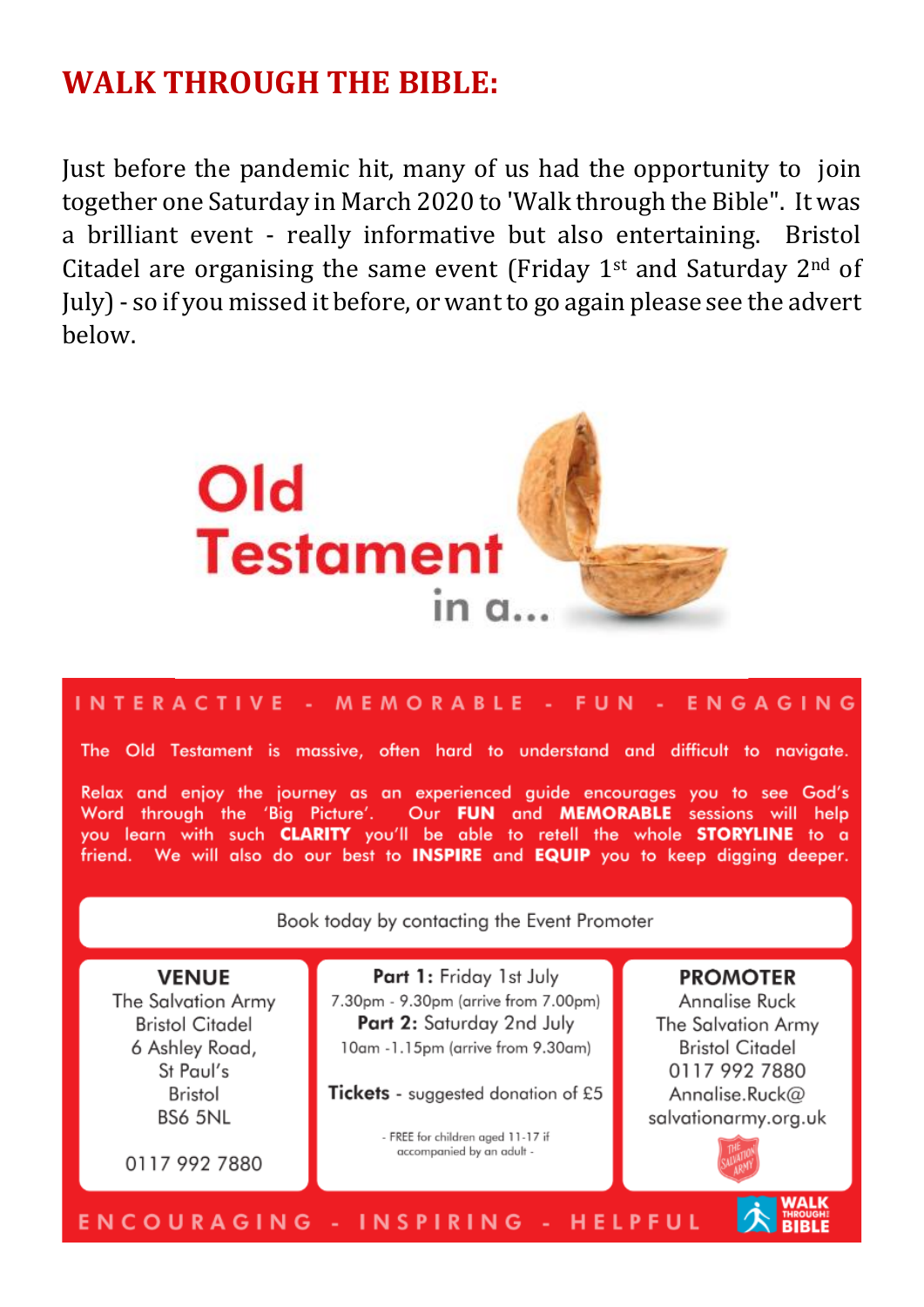# **DATES FOR YOUR DIARY:**

| Friday 15th July                 | Jubilee Concert with Rachel Milestone & |
|----------------------------------|-----------------------------------------|
|                                  | Josh Dickens                            |
| Sunday 17th July                 | Summer Family Crafts (at 4pm)           |
| Sunday 24th July                 | Corps BBQ (lunchtime) - everyone        |
|                                  | welcome                                 |
| $31st$ July – $5th$ August       | Severn & Somerset Junior Camp           |
|                                  | (Application forms available<br>from    |
|                                  | Laura)                                  |
| $6th$ – 12 <sup>th</sup> August  | Severn & Somerset Summer Camp           |
|                                  | (Application forms available<br>from    |
|                                  | Tash)                                   |
| Sunday 4 <sup>th</sup> September | Page Park Praise (at 3pm)               |
| $24th - 25th$ September          | Harvest Weekend                         |
| Sunday 16th October              | Divisional Welcome to<br>Divisional     |
|                                  | Leaders in our hall (at 4pm)            |
| Saturday 12th November           | Kenya Trust Concert                     |
| Sunday 13th November             | Remembrance Sunday                      |